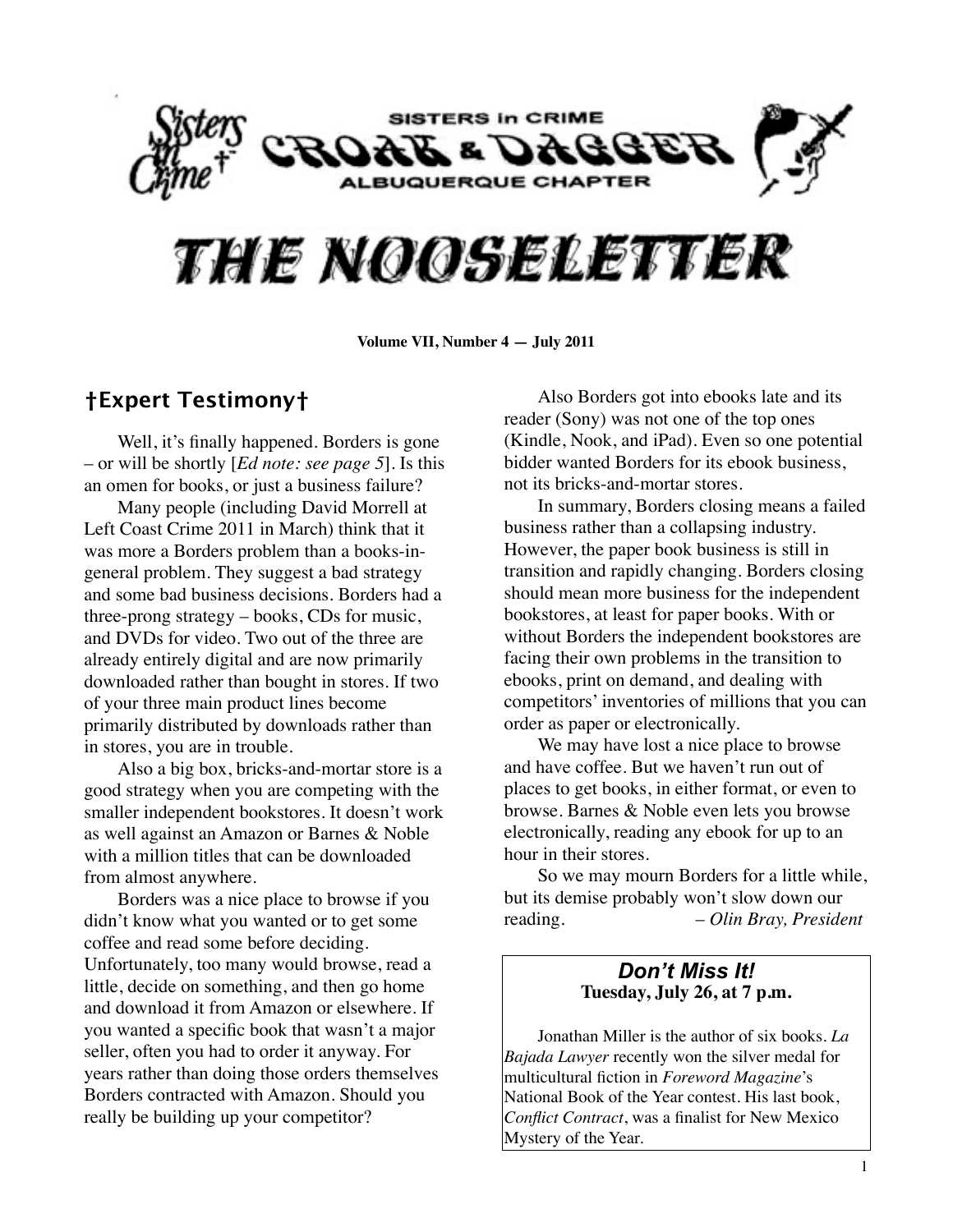As a lawyer, Jonathan has traveled all over the state and has lived in Albuquerque, Roswell, and Las Cruces. His next book *Lawyer Geisha Pink*, a legal thriller with anime elements, should be out by the end of the year.

The Albuquerque Croak & Dagger chapter of Sisters in Crime welcomes mystery fans, readers, and writers who want to enjoy felonious fun, absolutely criminal companionship and sensational speakers.

 August's speaker will be Ray Collins, award-winning author of several mystery, Western, and fantasy novels. He has been writing since the age of 14. He has numerous short stories in the same genres as well as a volume of poetry. With a mind for engineering and education, his love for history and creative writing continues to entertain and educate thousands. He lives in New Mexico with his wife, Dr. Darlene D. Collins.

Meetings are held in the police briefing room of the James Joseph Dwyer Memorial Substation, 12700 Montgomery NE (1 block east of Tramway). Unless otherwise noted, programs are free and open to the public.



Sisters in Crime was founded in 1986. *The mission of Sisters in Crime shall be "to promote the professional development and advancement of women crime writers to achieve equality in the industry."*

 *Our vision is: "Raising professionalism and achieving equity among crime writers."*

 *And our motto is: "SinC into a good mystery!"*

### **Check Out the Croak & Dagger Website for all your Croak & Dagger information needs.**

### **www.croak-and-dagger.com**

- Upcoming Programs
- 2011 Meeting Schedule
- Membership Form
- Speakers Bureau
- Links to Mystery Websites  $&$  Websites for Your Favorite Croak & Dagger Authors
- *The Nooseletter* Archive

AND: Remember that all members are invited to join the Croak & Dagger Yahoo group, an online gathering place for mystery writers. Join in! Log on to C&D's web page [\(www.croak-and](http://www.croak-and-dagger.com)[dagger.com](http://www.croak-and-dagger.com)) and click on the link to moderator Nancy Varian for instructions. Exchange news and information about mystery books, movies, and TV shows, as well as online courses.



SinC guppies come from across the United States and Canada. They have different occupations and avocations, but they share a passion for writing mysteries and a common goal of getting published.

"Few professions offer as many opportunities for rejection as writing does. Only the strong survive the path to publication. The encouragement and support of other writers can be the difference between giving up too soon and getting in print." (SinC Guppies)

Guppies is an online writer's support group, Subgroups represent cozies, noir, psychological and romantic suspense, and thrillers. The Mystery Analysis Group is a book discussion group aimed at discussing the craft, and the AgentQuest group can help with writing queries and synopses.

Interested in joining this online writer's support group? Check them out at www.sinc-guppies.org/.

### **The Line Up**

President/Treasurer – Olin Bray – *[ohbray@nmia.com](mailto:ohbray@nmia.com)* Secretary – Fred Aiken – *[FAAiken@aol.com](mailto:rkresge777@comcast.net)* Vice President – Joan Saberhagen – *[joan@joanspicci.com](mailto:joan@joanspicci.com)*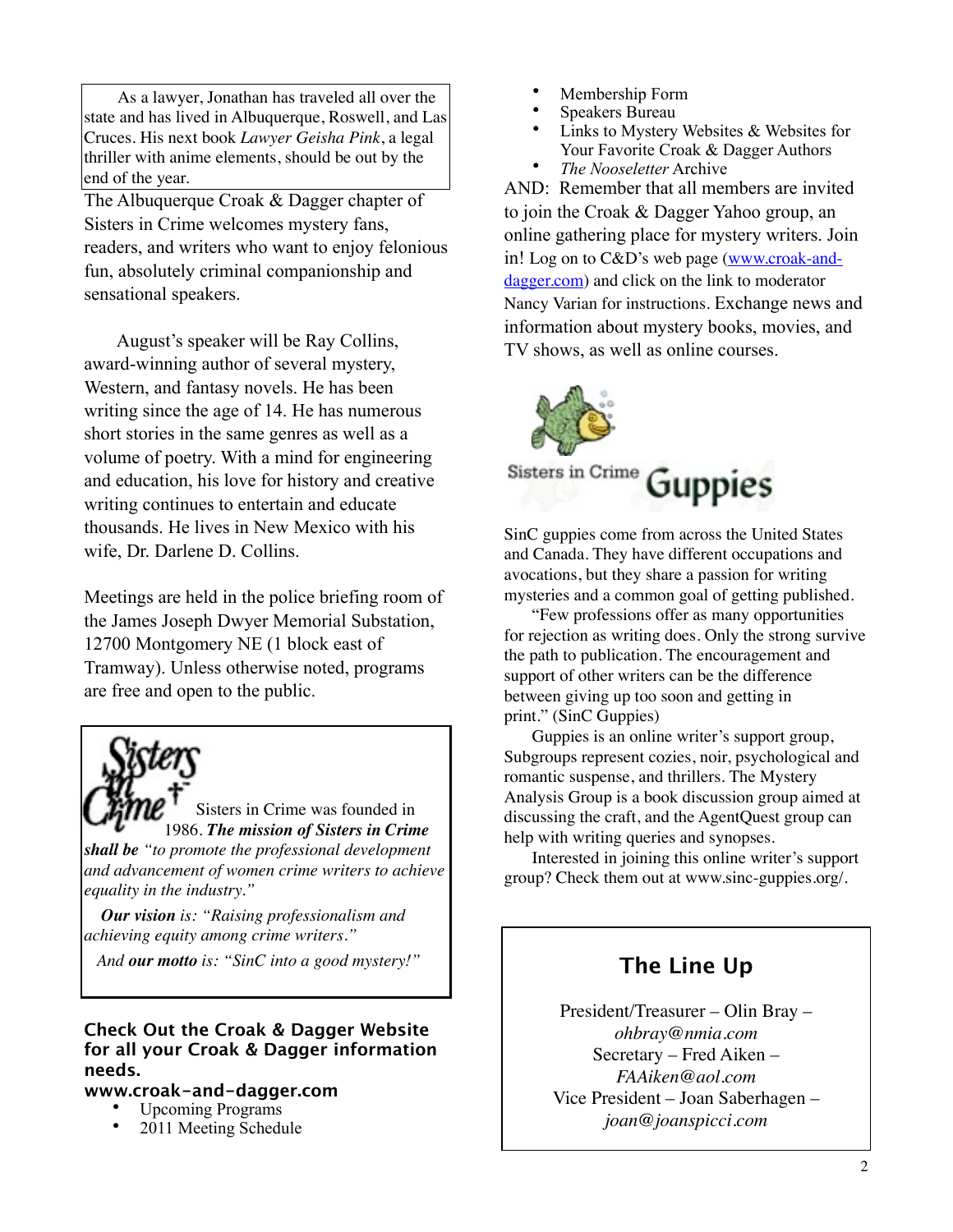Membership – Pat Wood *pwood73@comcast.net* Programs/Publicity – Rita Herther – *[RMHerther@aol.com](mailto:RMHerther@aol.com)* Website Technical Support Manager – Susan Zates – *[smzates@yahoo.com](mailto:smzates@yahoo.com) Nooseletter* Editor – Linda Triegel *[newsette@earthlink.net](mailto:newsette@earthlink.net)*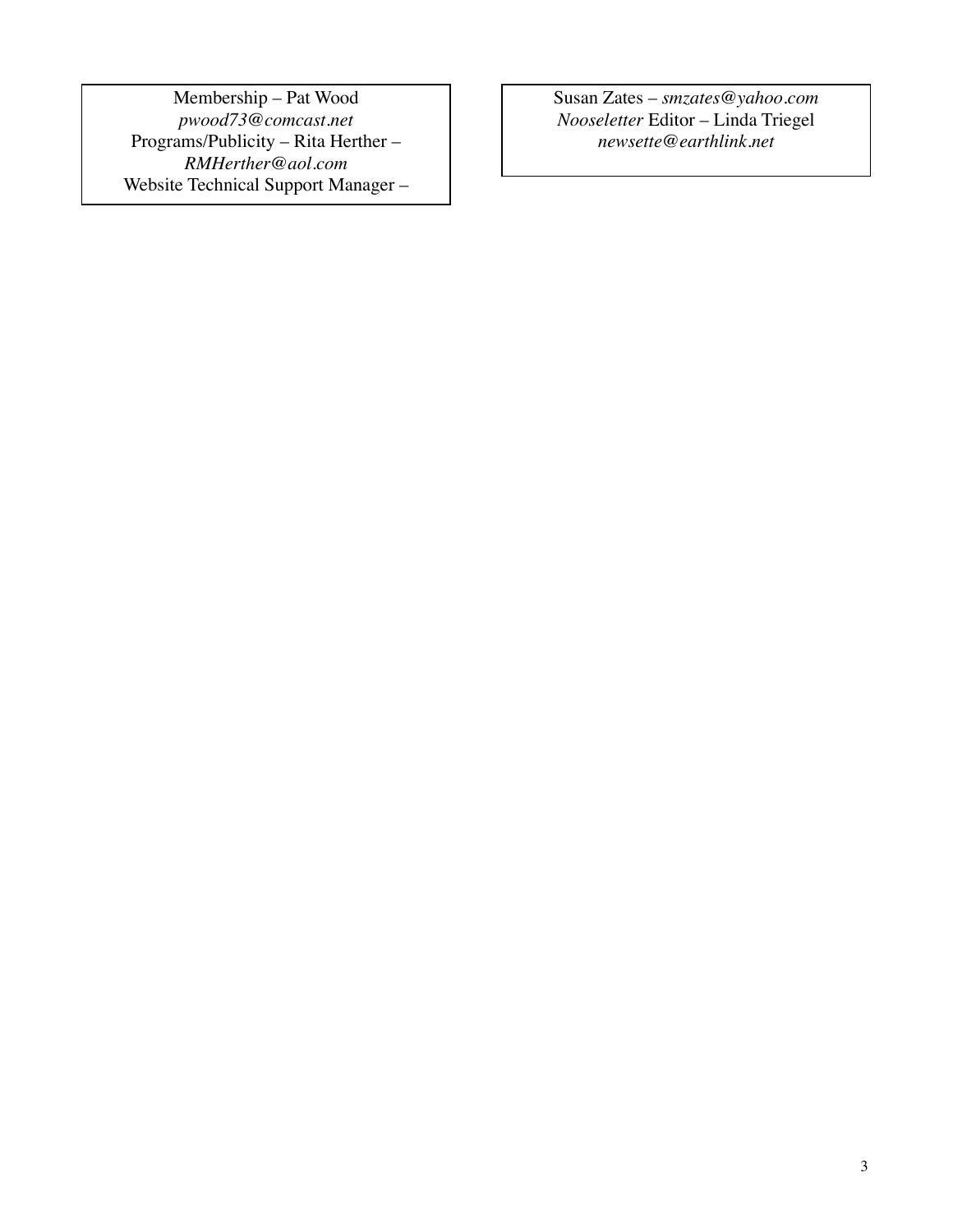## *Noose News*

**Judith van Gieson** reports that she "finally got the agreement worked out with the First Nation filmmaker(and former hotshot firefighter) who wants to film my Neil Hamel mystery *Hotshots* for TV in Canada with a mostly First Nation cast. Now all he has to do is raise the money and start a fire."

On July 30, 2011, 11:30 am - 4:00 pm, at Alamosa Books, 8810 Holly Ave NE (NW corner Ventura & Paseo), six authors from **SouthWest Writers** will speak on six genres, one every 45 minutes.

The schedule: Memoir by Margaret Wente, *And We Ate the Leopard*; Mystery by Albert Noyer, *The Ghosts of Glorietta*; Historical by Sandra Toro, *By Fire Possessed: Dona Gracia Nasi*; Western by Melody Groves, *Arizona Rage*; Romance by Sarah Baker, *Carved in Stone*; and Nonfiction by Gail Rubin, *A Good Good-bye: Funeral Planning for Those Who don't Plan to Die*.

SouthWest Writers invites the public to come and listen to these fascinating stories and speak with the authors.

In September, just before Bouchercon opens in St. Louis, the **Sisters in Crime** SinC into Great Writing seminar puts the evolving world of publishing in the spotlight with practical sessions designed to help crime fiction writers manage a 21st-century publishing career. The one-day event takes place Wednesday, September 14, from 1 to 9 p.m. at the Holiday Inn Select in St. Louis, Mo. Registration is \$50 for Sisters in Crime members, a deeply discounted rate provided as a member benefit. Registration for nonmembers is \$150. The official title of SinC into Great Writing 2011 is "Mapping the New World of Publishing or How to Succeed in a Business That's Really

Trying." The seminar includes a keynote address on "Planning for a Long Career in a Changing Industry," three professional development sessions, dinner, and an afterdinner address by New York Times bestselling author Meg Gardiner on "Lying for a Living." The day wraps up with a panel discussion on "Brazen Hussies Speak Out: A Colloquium on Marketing." To register online, [click here.](http://www.sistersincrime.org/displaycommon.cfm?an=1&subarticlenbr=74) You will need your username and password to register at the \$50 member rate.

The schedule for the **2011 Hillerman Conference**, November 10-12, is shaping up, and workshops so far include a pre-conference writing workshop, "A Writer's Toolkit: 7 Essentials for Success" with Sandi Ault; "A Spy's Guide to Santa Fe" with author Edward Held, Director of Intelligence and Counterintelligence at the Department of Energy in Washington, DC; "The Plot Thickens: Keep Readers Turning Those Pages with bestselling author Douglas Preston ; "The Art and Craft of Narrative Non-Fiction" with Hampton Sides; Creating GOOD Bad Guys: with Joe Badal, Steve Havill, John Vorhaus and Sandi Ault ; and "The Changing Face of Publishing" with Edgar nominee David Morrell. The conference will also offer one-on-one critique sessions for first chapters, short fiction, synopses, and non-fiction essays with the dynamic team of [Sean Murphy and Tania](http://r20.rs6.net/tn.jsp?llr=wfa5ilcab&et=1106322232386&s=62&e=001ryUAJwQZR--MOdcPScP5ZVDwdjaugPzU9mPnvPtwIjwbUQKFcdlXgeGGZfflzExj4rkOeBSagHVglJEuiNPnRAXppmp6XUktanCA3n1qV5tthwNaZCxorA==)  [Casselle.](http://r20.rs6.net/tn.jsp?llr=wfa5ilcab&et=1106322232386&s=62&e=001ryUAJwQZR--MOdcPScP5ZVDwdjaugPzU9mPnvPtwIjwbUQKFcdlXgeGGZfflzExj4rkOeBSagHVglJEuiNPnRAXppmp6XUktanCA3n1qV5tthwNaZCxorA==) Conference registrants receive a discount on critiques and on the pre-conference workshop. The conference welcomes beginners and experienced writers. Click here for the complete [conference schedule.](http://r20.rs6.net/tn.jsp?llr=wfa5ilcab&et=1106322232386&s=1016&e=001ryUAJwQZR-98W5iJINpMZrwlL6Wi59LOQIfWWSMKAe99AgwPg3cmpXx1bYbDCvThhcAF2kYkJHts1-NLKwPChFwxsnttNY3gnmbG5-qg-h5hZkedJ1NmCgg-bhe8BYXU8qQuj09ljvFbDx_oh1w4lpIerArsxva2)

The deadline for the **Tony Hillerman Mystery Short Story Contest** is **August 15.** *New Mexico Magazine will* publish the winning entry and give the writer \$1,000. To qualify the story:

- Must be 2,500 words or less
- Must be set primarily in New Mexico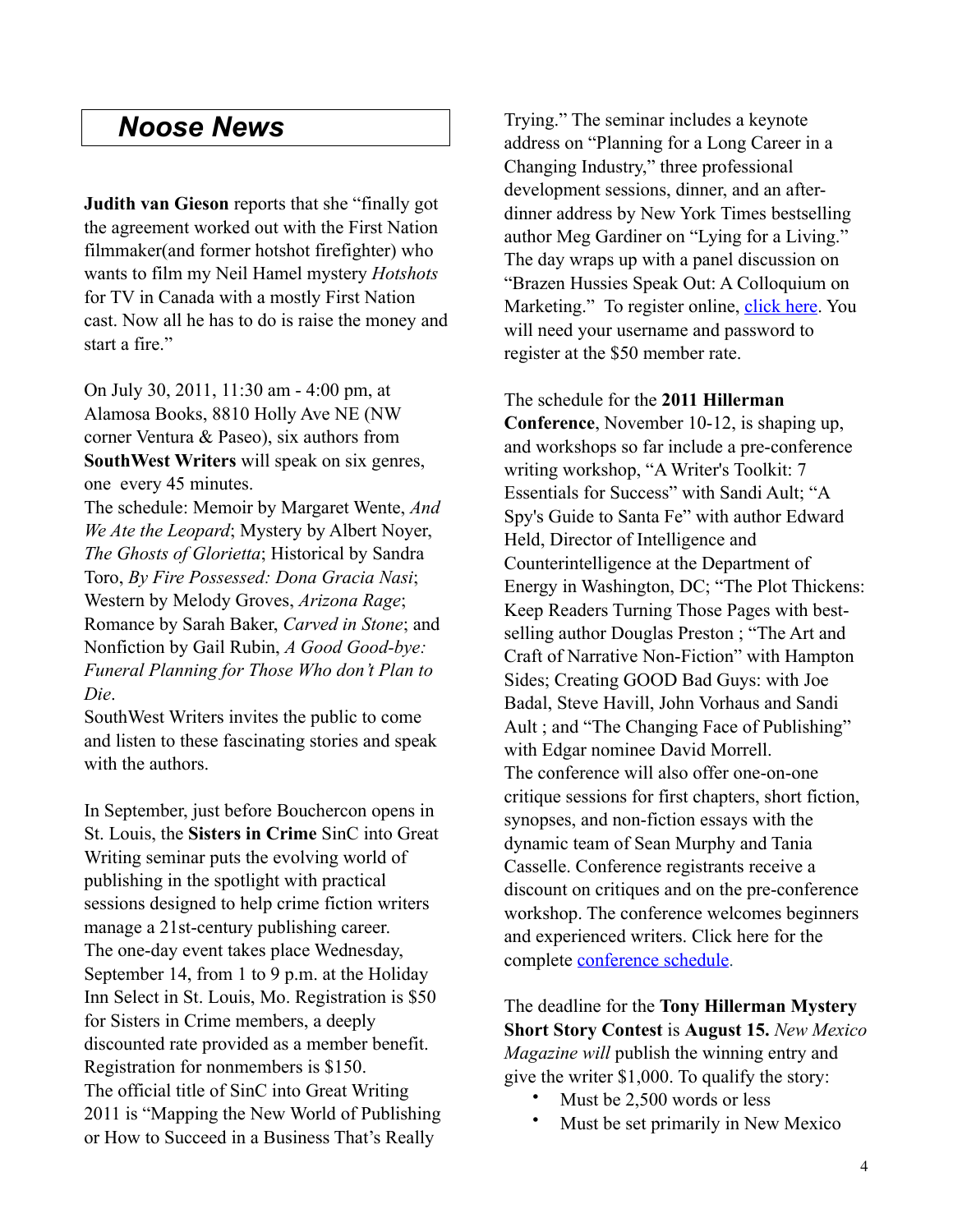- Must be a mystery
- Must be postmarked no later than August 15, 2011
- You'll find the entry form and complete [rules](http://r20.rs6.net/tn.jsp?llr=wfa5ilcab&et=1106322232386&s=1016&e=001ryUAJwQZR--sOElzMrbhsG7_Q5cE644jmigkrA2_SA7s66E6CdLkkE1jP5OLX4zxGFaZzvqla-8mSOeteiWQZ2qn9GfXv7zzEsw1QMXkHh6KOQWpVRLr1DrOBBD9CSGLWv7WXZC6EnQ=) here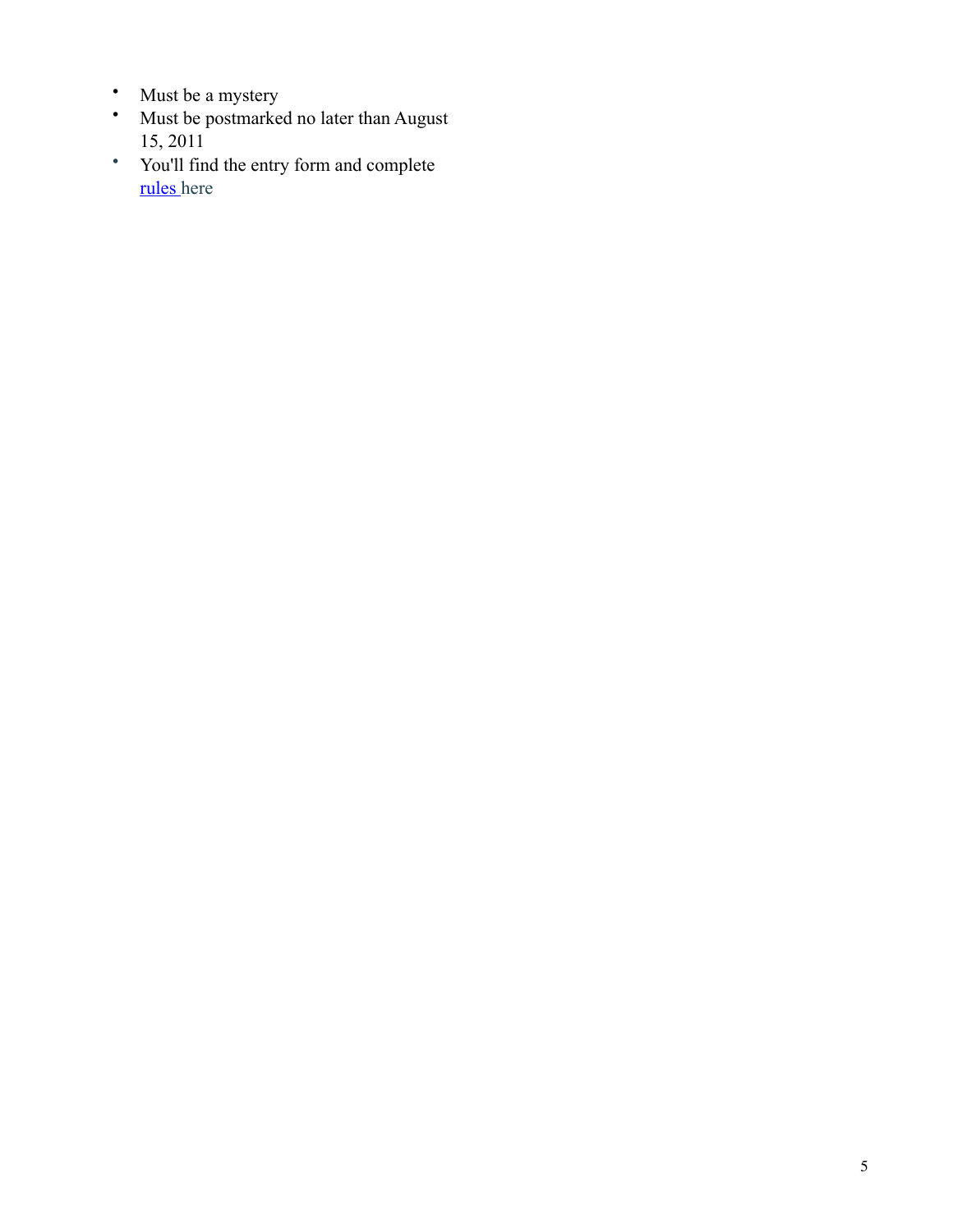# *Beach Books to Bury Yourself In*

### *The following is excerpted from a May 26 article by New York Times critic Janet Maslin:*

The beach book has undergone a makeover for 2011. As the season's traditional big names and story lines run out of gas, new variations on old formulas have emerged. Want a story of power, greed and conspicuous consumption? Forget Hollywood; think hedge fund. Want a killer mystery? Forget that corpse in the opening chapter; think about the heroine who wakes up with amnesia and can't trust anyone around her.

Even if you wanted retreads of the same old stories, they would be hard to find. Chick lit? SO over. Police procedurals? Done to death. Smash-hit Scandinavians? Henning Mankell has kissed off Kurt Wallander. And [Stieg Larsson](http://www.nytimes.com/2010/05/23/magazine/23Larsson-t.html?scp=1&sq=stieg%20larsson%20mcgrath&st=cse) remains dead.

It's time to find new favorites. So English readers are being introduced to Scandinavian authors as obscure as Lars Arffssen — and that name *should* sound funny, since it's attached to *The Girl with the Sturgeon Tattoo*, a nifty parody due late this summer. Its Goth heroine is Lizzy Salamander, and its muckraking journalist hero, Blomberg, has been asked to stop investigating "a vast ring of corruption, prostitution and ethnic cleansing involving the prime minister and the CEOs of Volvo, Saab and H&M" and instead write about Abba's Christmas reunion concert.

For those disinclined to laugh about the Larsson legacy, there is *The Tattooed Girl*, a paperback devoted to topics like "Lisbeth Salander, the Millennium Trilogy, and My Mother" and also a guide to Scandinavia's next crime-writing stars, like the author of *The Hypnotist*, Lars Kepler. *The Hypnotist* is a debut novel. It's the summer's likeliest new Nordic hit.

The summer's single most suspenseful plot belongs to *Before I Go to Sleep*, by another debut author, S. J. Watson. Its heroine, the middle-aged Christine, is the spookiest amnesiac in a season that's full of them. As the book begins, she wakes up to meet Ben, the man to whom she has been married for decades, and Dr. Nash, who is treating her but for some reason doesn't want Ben to know. Goosebumps rise as snippets of Christine's memory come back. Mr. Watson has written this as pure page-turner though stories as high-concept as this tend to begin more excitingly than they end.

More amnesia: in *What Alice Forgot*, a pregnant 29-year-old, Alice Mary Love, goes to the gym, passes out and wakes up to find herself 10 years older. *What Alice Forgot* is written by the Australian Liane Moriarty, a relative newbie in the beach book world who makes this the affecting tale of Alice's chance for a 10-year do-over.

*Exposure*, by Therese Fowler, is a new entry in the torn-from-today's-headlines genre. It's the story of Amelia and Anthony, two super-nice high school kids whose parents want to keep them apart. Their love is perfect, their use of technology less so. One day, while his clothes are off, and she happens to have a cell-phone camera in hand, Amelia tells Anthony: "You look like a statue of some Greek god — Apollo, the god of prophecy and truth." Prophecy: big trouble. Ms. Fowler avoids shrillness as she coaxes drama out of this timely issue. The story is based on something that happened to her own son.

Jennifer Haigh's expertly wrought *Faith* is also based on a real scandal. Set in 2002, it follows the family of a Boston-area priest who is accused of pedophilia. But Ms. Haigh, a subtle, serious novelist who happens to have a flair for capturing troubled family dynamics, never allows *Faith* to become predictable. And her book, while gripping, isn't really summer reading. It's a substantial novel that happens to arrive in time for summer.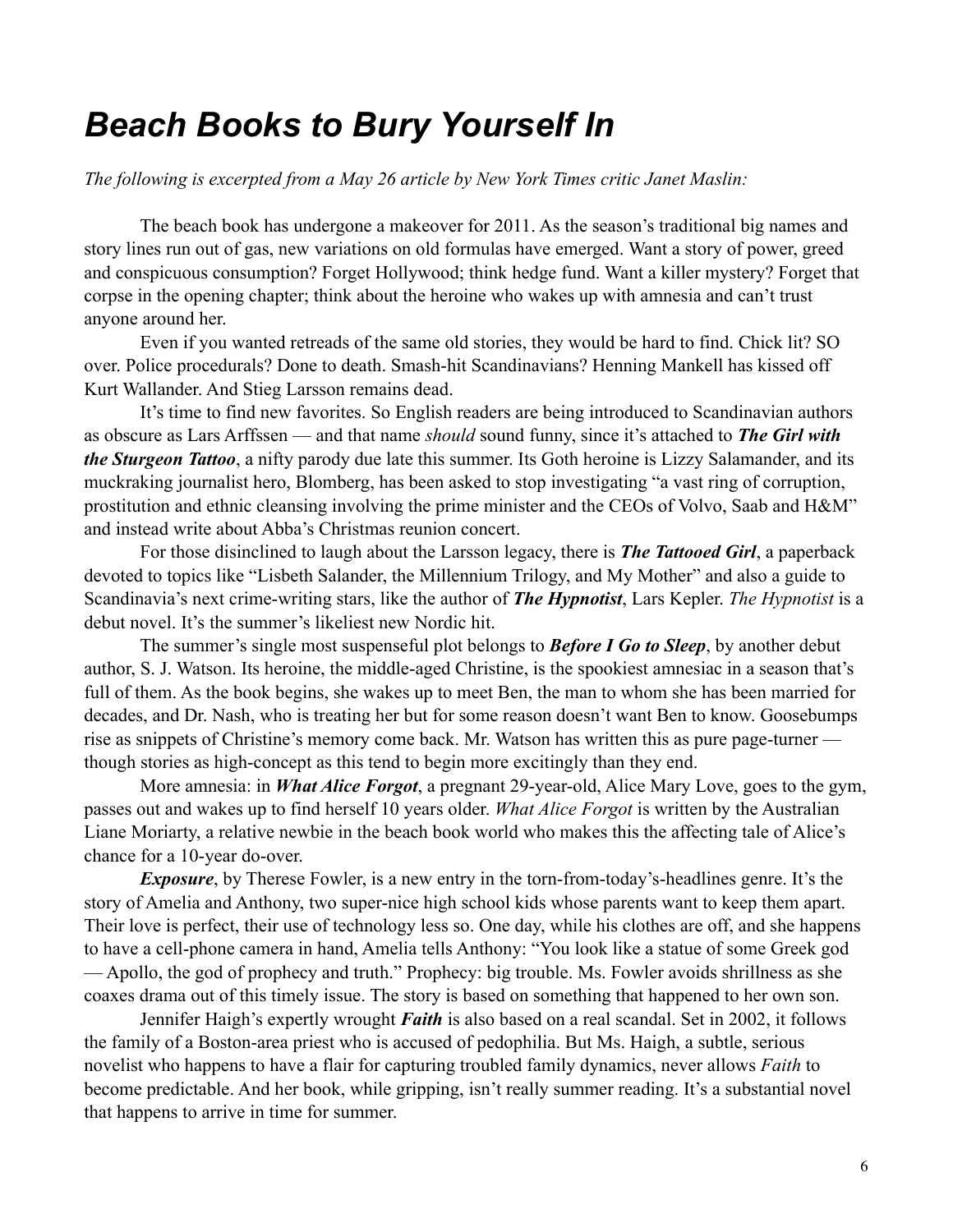*The American Heiress* is also far from fluff. Its author, Daisy Goodwin, has written a Gilded Age period piece (published in England as *My Last Duchess*) about an American girl from a Vanderbiltlike family who snags a British title, sort of the way [Consuelo Vanderbilt](http://www.npr.org/templates/story/story.php?storyId=5159494) did. According to Ms. Goodwin, about a quarter of the members of the House of Lords in 1910 had American wives. Ms. Goodwin is equally indebted to the great works of Edith Wharton and the high-end soap operas of Penny Vincenzi as she sends Cora Cash from Newport to England. "It's not my fault I'm richer than anyone else," Cora says in one of her less sympathetic moments.

 A real American abroad is Elaine Sciolino, who was The New York Times's bureau chief in Paris. She has written *La Seduction*, a nonfiction account of how important the idea of seduction is to all aspects of French life. She begins by describing what went through her head the first time a president of France kissed her hand. She also writes about Dominique Strauss-Kahn, whose behavior prompted one French comic to suggest that women better wear burqas in his presence.

*Robert Redford* is about as incisive a Redford biography as there is ever likely to be. Mr. Redford didn't authorize this book. But he talked openly to Michael Feeney Callan, who has been tracking him since 1995. And he gave Mr. Callan access to letters and papers that are unguardedly introspective. This book presents a more intricate portrait than expected, even if you already think Mr. Redford is a complicated guy.

*Good Stuff*, Jennifer Grant's memoir about her father, Cary, is more emotional. Abundantly illustrated, it invokes a man who adored his only child and loved creating memorabilia. Sample artifact: Mr. Grant's hand-drawn alphabet book for Jennifer, with a picture of him on the F page (for "Father").

A word about heavy hitters: three big ones leap out of this summer's book lineup. Daniel H. Wilson's **Robopocalypse** is a Steven Spielberg movie in the larval stage, an ingenious, instantly visual story of war between humans and robots. "Hopefully it's not prophetic," one Amazon.com reader has said. *The Cut* is George Pelecanos's chance expertly to introduce Spero Lucas, an irresistible 29-yearold Marine turned private investigator, at the start of a hot new series. And John Grisham's 13-year-old star of a series supposedly aimed at young readers makes his second appearance in *Theodore Boone: The Abduction*. It's another swift Grisham thrillerette about this "kid lawyer."

#### **Borders bids a 'fond farewell,' says it lost the fight with e-readers** *By [Hayley Tsukayama](http://www.washingtonpost.com/hayley-tsukayama/2011/03/25/AFwMAnXB_page.html) (The Washington Post)*



Borders CEO Mike Edwards said the e-reader revolution and a changing industry doomed the book retailer. (MANDEL NGAN - AFP/GETTY IMAGES) Borders CEO Mike Edwards wrote a final farewell to Borders Rewards Members, notifying customers that the [book retailer is going out of business](http://www.washingtonpost.com/blogs/rosenwald-md/post/for-a-borders-book-group-the-story-goes-on/2011/07/21/gIQAXGrxRI_blog.html) after 40 years.

Edwards didn't beat around the bush when it came to his explanation of Borders' decline. He said the company faced the rise of e-readers, a changing book industry and an overall bad economy, adding, "We put up a great fight, but regrettably, in the end, we weren't able to overcome these external forces."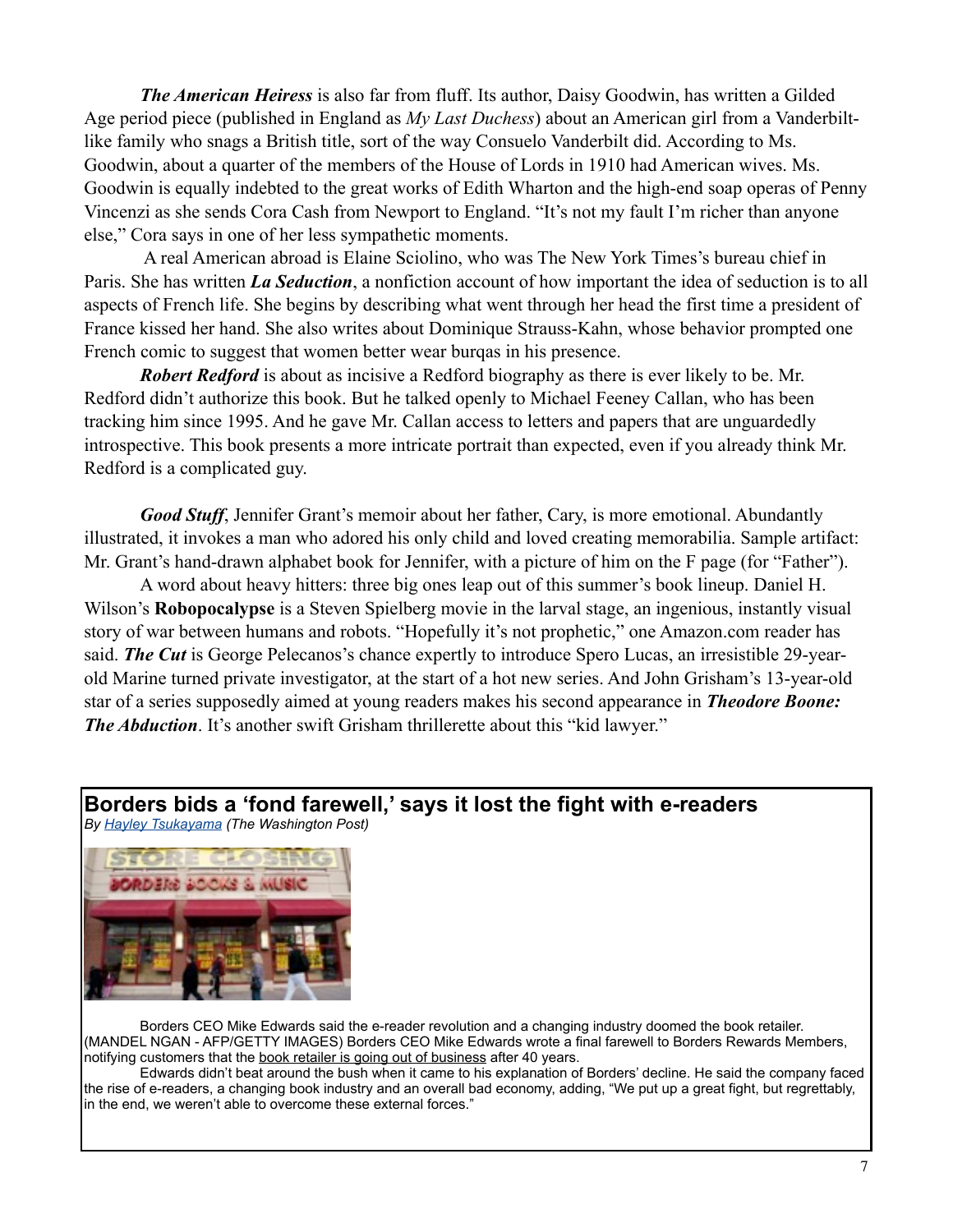Borders closed dozens of its stores — including several in the D.C. area — in January, my [Post colleague Michael](http://www.washingtonpost.com/wp-dyn/content/article/2011/01/20/AR2011012006347.html?sid=ST2011021606779)  [Rosenwald reported.](http://www.washingtonpost.com/wp-dyn/content/article/2011/01/20/AR2011012006347.html?sid=ST2011021606779) Late to the game with e-readers, the company never saw the same success with digital books as its archrival Barnes and Noble has with the Nook, and fell [too far behind](http://www.washingtonpost.com/blogs/rosenwald-md/post/for-a-borders-book-group-the-story-goes-on/2011/07/21/gIQAXGrxRI_blog.html) Amazon's Kindle to compete.

For those who love books and reading, there's a certain sadness that comes with reading the company's final goodbye today, which seems as sentimental and heartfelt as a corporate communication can be.

"My sincerest hope is that we remain in the hearts of readers for years to come," Edwards wrote.

There is a bit of news to cushion the blow for bibilophiles: Borders final sales start today, July 22, and everything in the store is up to 40 percent off.

For those wondering, gift cards will be honored during the liquidation sale and Borders Rewards Plus members will be able to use their gift cards through Aug. 5. Borders Bucks, which are similar to gift cards, will expire on July 31.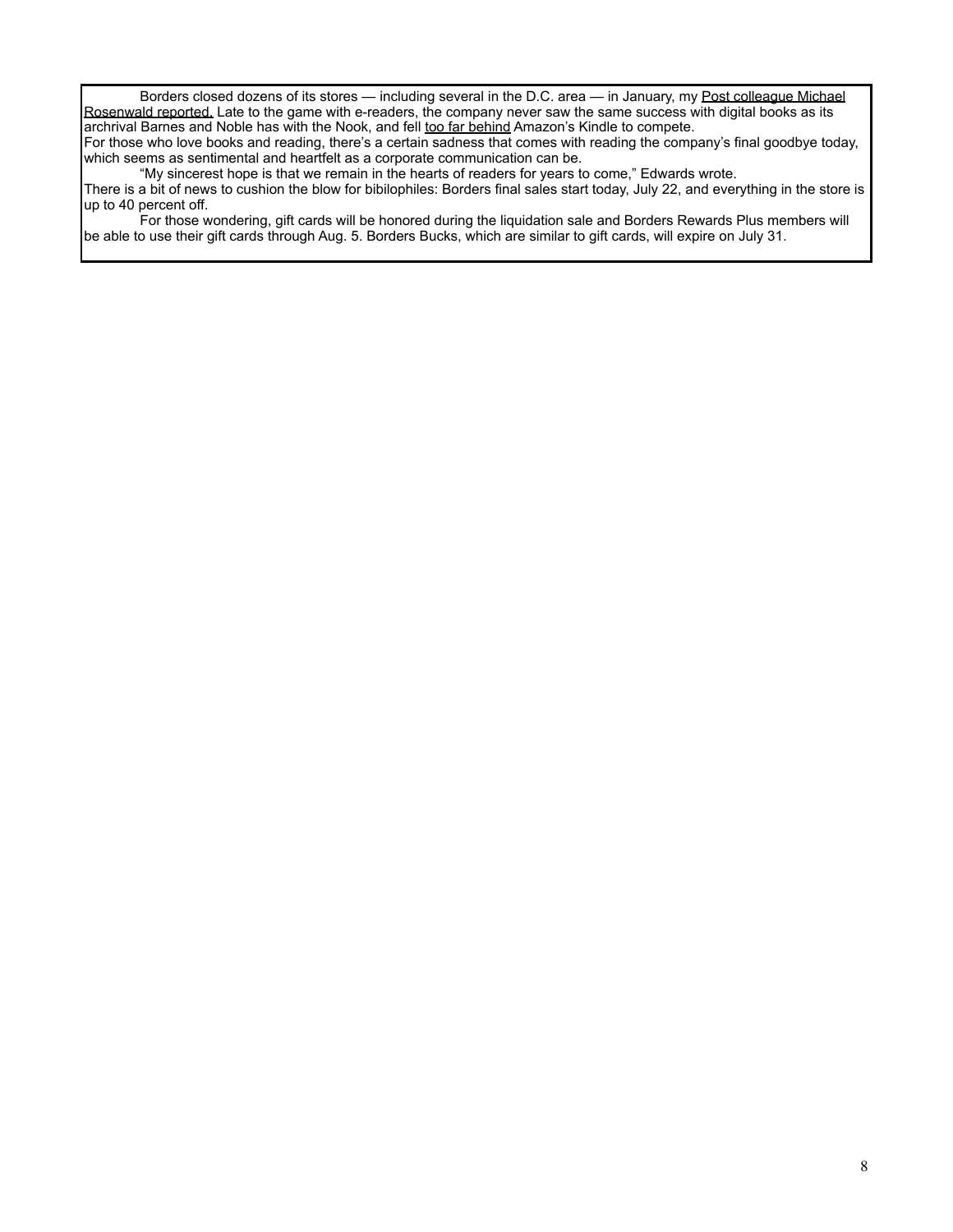# *The (Really) Long Goodbye*

The following is excerpted from an article in the Wall Street Journal. For more: [The \(Really\) Long](http://tinyurl.com/3rkodz8)  [Goodbye](http://tinyurl.com/3rkodz8) or [www.online.wsj.com.](http://www.online.wsj.com)

*He's got a gun, a badge—and rheumatoid arthritis. The iconic detectives of best-selling authors from Michael Connelly to Ruth Rendell are fighting a new foe: old age.*

by [ALEXANDRA ALTER](http://online.wsj.com/search/term.html?KEYWORDS=ALEXANDRA+ALTER&bylinesearch=true) July 1, 2011

When he first appeared in a 1985 mystery novel by J.A. Jance, detective J.P. Beaumont was a brash 42-year-old chasing a serial killer. Twenty books later, the Seattle homicide investigator, now a cranky, weathered grandfather of two, is still hunting killers—but it's getting tough.

Beaumont needs knee-replacement surgery and constantly takes Aleve to ease his aching joints. He struggles to descend a ladder after pulling evidence from a hedge. When he threatens to arrest a fleeing suspect, the criminal taunts him: "You and who else, old man?" His partner chases the rogue on foot; Beaumont drives after them in his Mercedes.

"It's hell getting old," he complains in *Betrayal of Trust*, out next week.

Ms. Jance says that if she'd known Beaumont would endure for 26 years, she wouldn't have aged him so much throughout the series. Now, with 5.5 million copies of her Beaumont books in print and legions of obsessed fans, she says, "it's too hard to put all that toothpaste back into the tube."

Beaumont is years past the standard retirement age for cops, but he's not the oldest fictional detective pounding the pavement. A handful of popular crime series feature protagonists who age in real time, and now, several decades on, the sleuths have matured well past their prime. These geriatric crimebusters are altering the crime-fiction landscape—grappling with creaky joints, hearing loss, poor eyesight, declining mental powers and the existential dread of retirement.

Michael Connelly's famous Los Angeles homicide detective Harry Bosch, who has starred in 16 novels over 19 years, will be 60 in the forthcoming fall novel *The Drop* (the title comes from an acronym for the Deferred Retirement Option Plan for cops and firefighters).

Lawrence Block's grizzled private investigator Matthew Scudder, an ex-cop with alcohol issues, has been tangling with henchmen, murderers and thieves since the series debuted in 1976. "The poor devil is 72 now," says Mr. Block, who is 73.

Veteran mystery writer James Lee Burke's hoary heroes are even older. In Mr. Burke's 2010 novel *The Glass Rainbow*, his iconic Louisiana detective Dave Robicheaux has matured into a spritely 73-year-old who does 50 push-ups and 100 stomach crunches in his backyard. He's a rookie compared with Mr. Burke's other famous character, gunslinging Texas sheriff Hackberry Holland, who first appeared in 1971. In *Feast Day of Fools*, out this September, the sheriff is described as "an elderly sixfeet-five widower" with a bad back. Now around 80, he's still wrangling criminals, wearing his trademark Stetson and .45 revolver.

Mr. Burke, whose books have sold 20 million copies, says he ages his characters as a matter of artistic principle. "Not to do so would be aesthetically dishonest," says Mr. Burke, 74, who sells Robicheaux-themed hats and T-shirts on his website. "You'd be rigging the game."

For crime writers who are committed both to realism and to their cash-cow characters, keeping old detectives on the beat requires some plot gymnastics. Mr. Block set his recent best-selling Matthew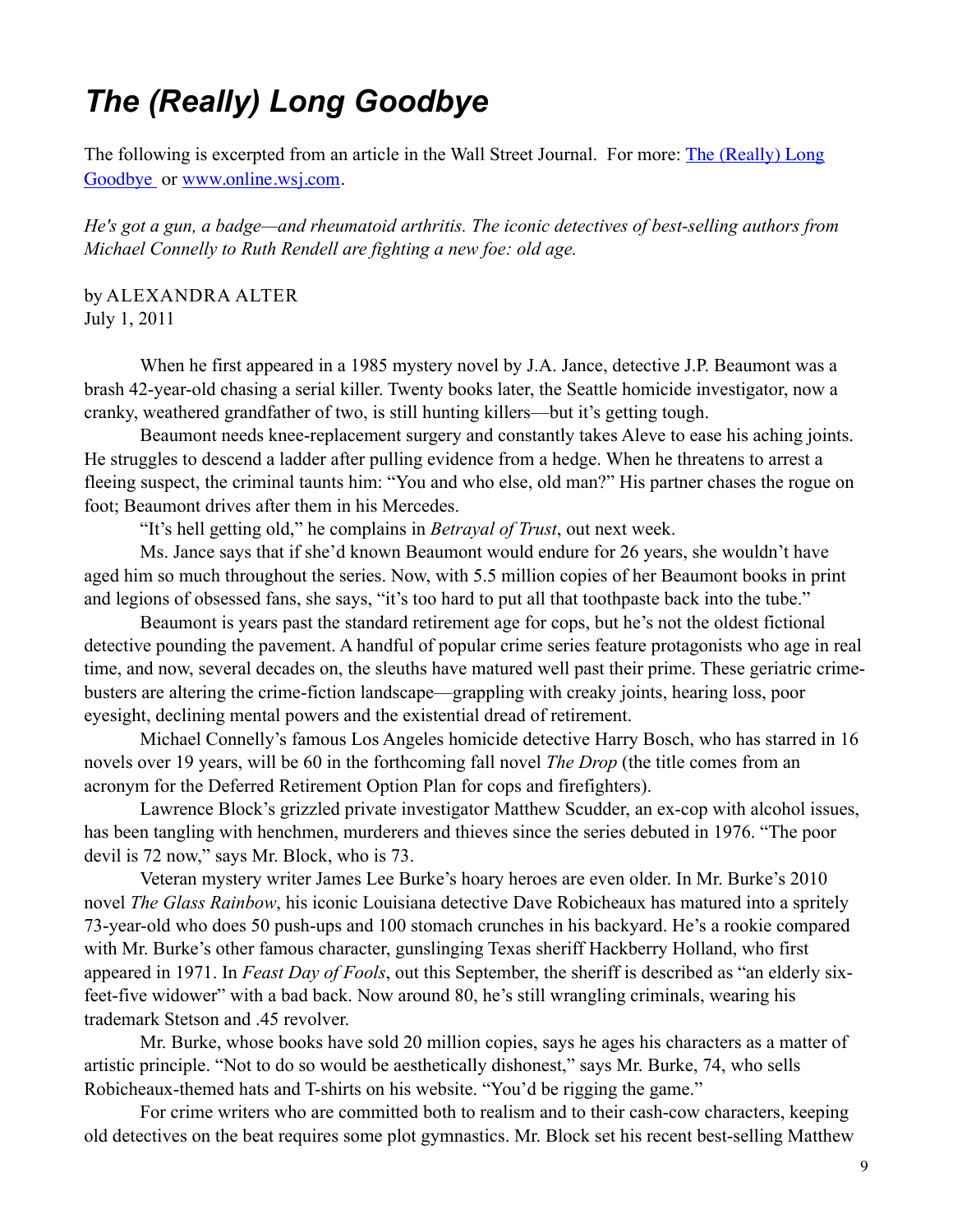Scudder book, *A Drop of the Hard Stuff*, in the 1980s to explore Scudder's younger years. Some writers have slowed down time, or arrested aging all together. Patricia Cornwell, who has been writing about forensic expert Dr. Kay Scarpetta for more than 20 years, said she decided to stop Scarpetta from aging further when both she and her character turned 50 five years ago. "People don't want to read about her when she's 80," she said.

Thriller writer Lee Child dutifully aged his laconic, violent drifter Jack Reacher for the first several books, then realized his character would soon be too old to plausibly dispense head-butts and elbow strikes to a room full of villains. So Mr. Child stopped the clock. "I'm going to play his age down a little bit and make the reader assume he's stuck in his mid-40s," says Mr. Child, who recently finished book 16.

Sue Grafton, author of the "A Is for Alibi" alphabet series, developed her own fictional time scheme so that her private investigator Kinsey Millhone ages roughly one year for every 2½ books. As a result, Kinsey, who was 32 when the series began in 1982, will be around 40 when it concludes. "You're never going to have to watch Kinsey Millhone go through menopause," says Ms. Grafton, 71, whose 22nd book, *V Is for Vengeance*, comes out in November.

It's easy to see why publishers and authors are reluctant to retire mystery icons. Crime-fiction sales have skyrocketed in recent years, driven in large part by successful series. Mystery and detective fiction became the top-selling genre in 2010, up from fifth place in 2009, according to Simba Information, which tracks the publishing industry. Recurring characters have built-in audiences and command reliable sales with each installment, which in turn boosts sales of paperback books in the series. Mr. Child's Jack Reacher books have sold more than 50 million copies in 40 languages. Mr. Connelly has sold more than 42 million books; last year, 1.2 million copies of his backlisted books sold.

Some writers say they now wish they could wind back the clock. British novelist Kate Atkinson wanted her sardonic private detective Jackson Brodie, originally 43 years old, to "experience time the way readers do." In her 2011 book, *Started Early, Took My Dog*, the fourth in the series, Brodie squints and struggles to recognize people because his eyesight is diminished. At 50, he's come out of retirement because it made him feel "redundant to the world's needs"; he's now semi-retired. "I wish I'd started him off younger," Ms. Atkinson says. "I don't want him to be an old man."

British crime writer Ruth Rendell made headlines in the U.K. two years ago when the Telegraph reported that she was done with her popular character—the genteel, cerebral Chief Inspector Reginald Wexford—after 45 years and 22 books. But this August, Wexford returns in *The Vault*. The retired inspector, now a doting grandfather, goes to plays and sits in his living room reading novels. He bumps into an officer he crossed paths with more than 30 years earlier, who asks Wexford to consult on an investigation into an underground vault that holds four decomposed bodies (three of which were buried there in Ms. Rendell's 1999 novel *A Sight for Sore Eyes*).

"I thought I should retire him but not leave him out of the series all together," says Ms. Rendell, 81. "He's very aware that he's no longer what he was."

The aging of recurring characters has been an issue for crime writers for more than a century, tracing back to archetypal sleuths like Sherlock Holmes and Agatha Christie's Hercule Poirot. Holmes who at one point died but was brought back to life by Arthur Conan Doyle when readers revolted retired and devoted himself to beekeeping. Christie was blunt about her character's demise: In his final appearance, in *Curtain: Poirot's Last Case*, an old, wheelchair-bound Poirot—with arthritis and a bad mustache dye job—dies of an apparent heart attack.

Other icons from the Golden Age of detective fiction in the early decades of the 20th century remained eternally in middle age. In the American hard-boiled detective tradition, investigators like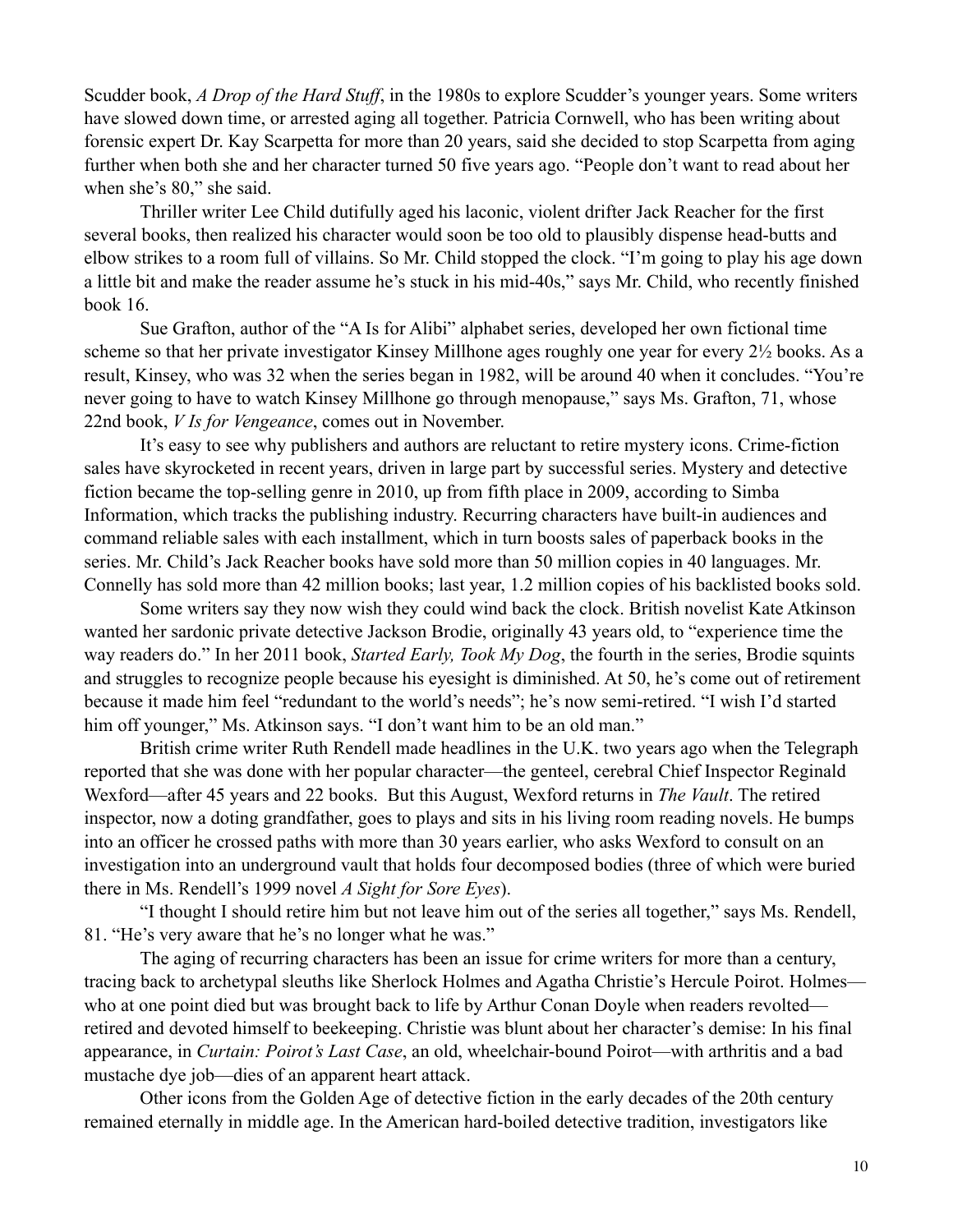Raymond Chandler's Philip Marlowe hovered in midlife. The classic gumshoe archetype—the harddrinking, jaded loner with emotional baggage and shrewd instincts—didn't change.

Some timeless characters—including Ian Fleming's James Bond, Robert B. Parker's Spenser, Mickey Spillane's Mike Hammer and Robert Ludlum's Jason Bourne—have outlasted their creators, enduring as "zombie franchises" after literary estates contract new writers to keep the series going.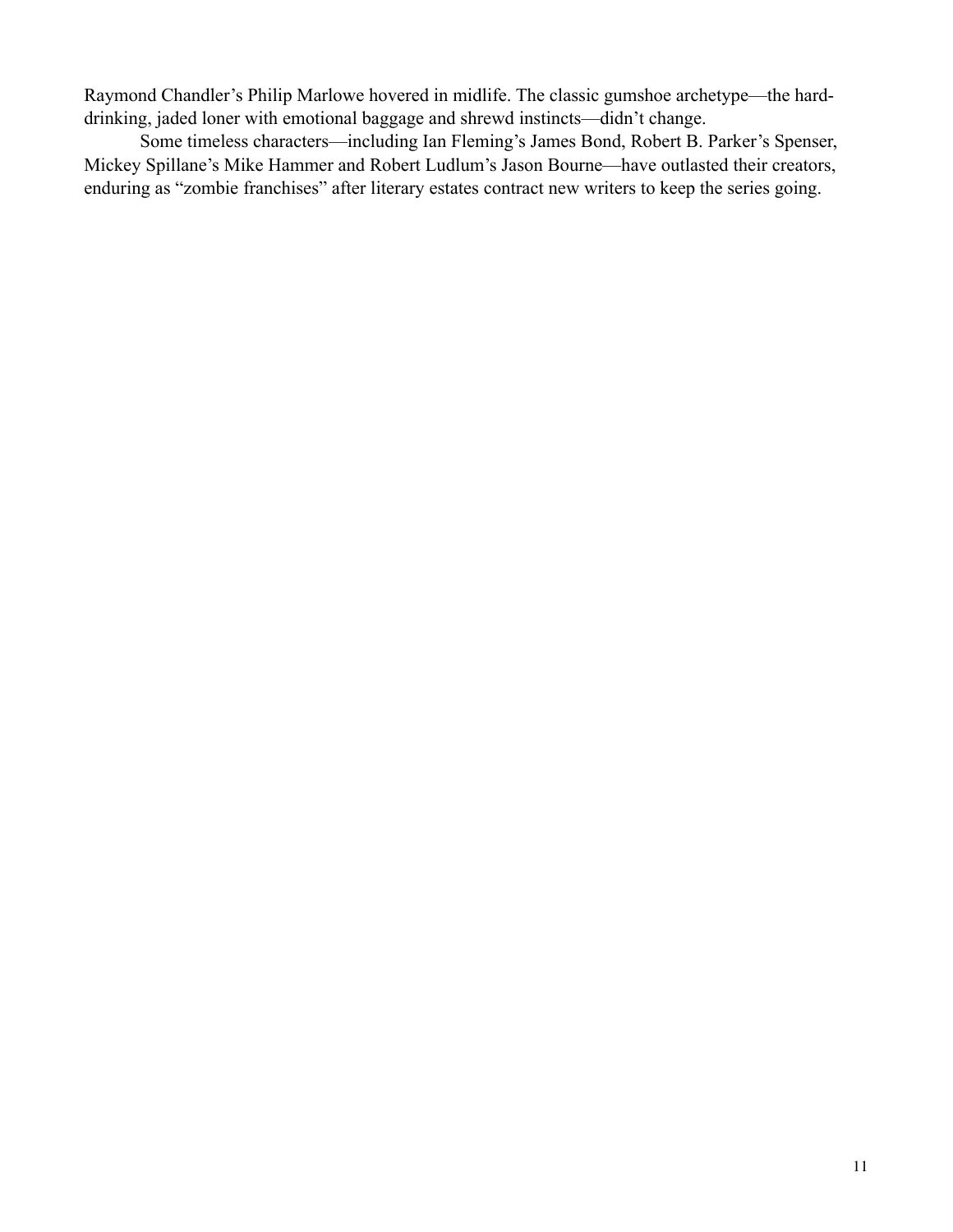# *Reviews*

## **Rob's Random Shots**

### **July Case File Number 1**

*Hell Is Empty* by Craig Johnson, Viking, 2011, 309 pp (HC)

Wyoming can kill you. That's the simple subtext of Craig Johnson's grueling new Walt Longmire novel. Welcome to "Will Rogers meets Ernest Shackleton's *Endurance*." A prisoner exchange atop Wyoming's Big Horn Mountains goes disastrously awry and the only thing between hostages and certain death is one man—the sheriff of Absaroka County.

This is unlike any other Longmire mystery, but legions of readers will enjoy it as much or more than previous outings. True, we get less interaction with some series favorite characters, but Walt is as droll and on target as ever. Don't believe it? Let him speak for himself:

"I applied the simple rule that allowed me to make stupid decisions in these types of situations: If I was down there, would I want someone coming after me? Yep.

'Ready?'

He shook his head. 'No.'

'Alright then, let's go.'

All of a sudden the whiteout was so thick you could've cut sheep out of the air with a sharp knife.

It was the cleaning sound the wind made in the high mountain country, scrubbing the landscape in an attempt to make it fresh."

You don't have to been through the Big Horn Mountains to be impressed by Craig's feel-it-in-your-bones descriptions of the cold, the snow, and the hazards of icy ponds and sudden fires.

But it helps. My wife and I drove the high country road west of Burgess Junction on a stormy Monday afternoon in mid-June. The

road had only been plowed open the Friday before. Walt gets no such luxury.

And you don't have to dog Walt's footsteps in the fictional county seat of Durant.

But we did, first by eating in the Busy Bee café (it's in the town of Buffalo, cheek by jowl with the Occidental Hotel, where Owen Wister wrote *The Virginian*) and then by strolling downtown Sheridan the next day, prior to braving the Big Horns.

Craig gets to show his literary chops in this book. *Dante's Inferno* is prominently featured, although Walt experiences cold rather than heat and has to climb up rather than descend. The title is taken from Dante: "Hell is empty; all the devils are loose."

This is not a novel for the squeamish or faint of heart, but if you make this climb with Walt, you'll be exposed to lots of bad weather, survival tips, firearm lore, cell phone limitations, and Crow culture and mythology.

As you may know, this series was cast and shot as a pilot for the A&E network this spring in northern New Mexico, because Wyoming weather wouldn't cooperate. There's a lesson in that for the producers when (not if) the network likes the pilot enough to turn it into a series. This novel and the first, *The Cold Dish*, would make fine episodes, if Wyoming doesn't kill anybody first.♦

### **July Case File Number 2**

*Detachment Fault* by Susan Cummins Miller, Texas Tech University Press, 2004, 236 pp (HC)

I'd been meaning to read a Frankie MacFarlane mystery ever since I met Susan Cummins Miller at a conference several years ago. This seemed like the perfect opportunity, since her publisher was giving away free copies of this, her second book, the sequel to *Death Assemblage*.

Susan and her heroine Frankie are geologists, probably the only geological mystery series ever attempted. As much as I like Susan, it was really hard to get through this book. We go from the discovery of a dead body in the Sea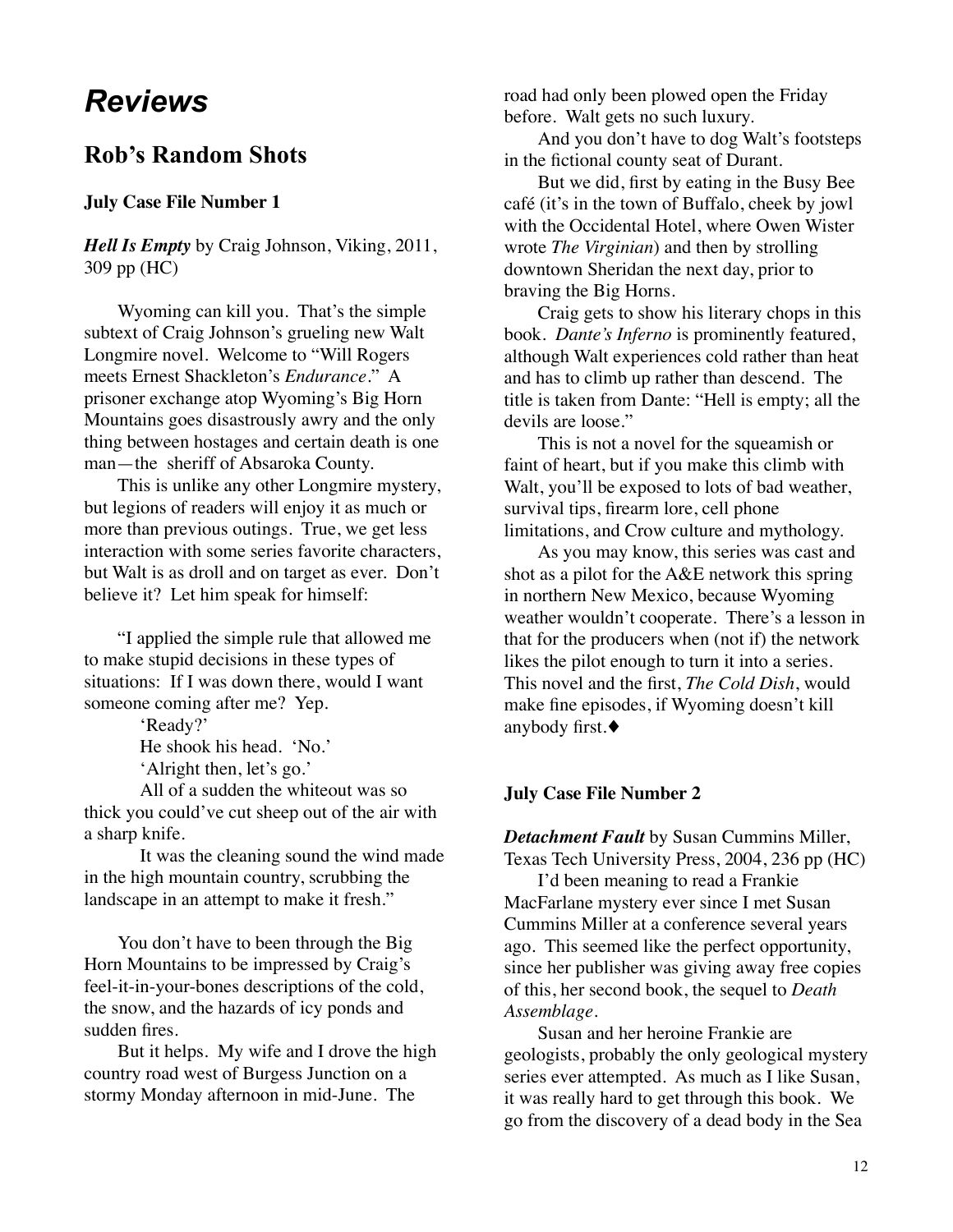of Cortez and the disappearance of Frankie's brother's girlfriend, then immediately back to Arizona, where in a few days a virtual duplicate —right down to hair color, clothing selection, and jewelry of the girlfriend—is murdered on Frankie's college campus in Tucson and a colleague is blown up in his office minutes after talking to Frankie.

I wasn't able to sustain my suspension of disbelief that Frankie knows a PI and a Tucson female police detective well enough to involve herself in the two Arizona cases, apparently with police blessing. The girlfriend's disappearance is not mentioned again for a hundred pages.

And this book falls into the trap of a first novel with a huge cast. Everyone from the first novel must be trotted out and given scenes in this book, too. I think the Rule of Four ought to apply in situations like this. If you've created really cute characters that your fan base loves, try to limit their scene stealing in sequels to about four carefully selected repeat characters who help move the plot along, not just bake cookies and trade recipes. I've limited my returnees in my second novel and I have even fewer original supporting characters in my third.

If you like a mystery with an amateur sleuth in an unusual occupation, this may be the book for you. I certainly learned a bit of geology from it, but I'm also reading John McPhee's nonfiction *In Suspect Terrain* right now. He may be short on plot, but he gives a hell of a lot of geology for only a third of Frankie's price.

Look for this one in the book exchange.♦

—Rob Kresge (*[www.robertkresge.com](http://www.robertkresge.com)*)

*Pie Town*, by Lynne Hinton. William Morrow, 2011, 314 pp (TP)

This isn't a mystery, but worth reading. The author, who writes mysteries under the name Jackie Lynn, was a speaker at C&D in that guise not long ago.

In *Pie Town*, the first novel in a projected series, Hinton populates a real town with imaginary characters that are a typical crosssection of New Mexico culture. There isn't a main character, although two newcomers to town, a free spirit named Trina and a newly minted priest named Father George, stir up all sorts of trouble in a town that doesn't much like getting stirred up.

The plot is absorbing because you come to care for these people. The character around whom everyone else's life seems to revolve, is young Alex, who has spina bifida and is confined to a wheelchair. Abandoned by his heedless mother, who isn't even sure who his dad was, he is being raised by his grandparents, Roger, the local sheriff, and his ex-wife Malene, whose father, Oris, and his neighbor, Millie, also play a big part in Alex's life.

Normal small-town things go on, often described with gentle humor, including Alex's birthday party, the central event in the story, to which everyone is invited every year and a wonderful time is had by all. However, disaster on two fronts looms shortly thereafter and tests both the newcomers and the town itself.

One caution: skip Chapter 1, which is meaningless until you've read the rest of the book, especially if you're put off, as I tend to be, by new-agey, poetic descriptions hinting at a mysterious presence in the characters' lives (and I don't mean God). But if you're just looking for a good story, well told, *Pie Town* is highly recommended. ♦

—Linda Triegel (*[ljt23@earthlink.net](mailto:rkresge777@comcast.net)*)

**Key:** PB = Paperback  $TP = Trade$  paperback HC = Hardcover

*Dead Cat Bounce* by Sarah Graves. Bantam, 1998 (PB).

"Dead cat bounce" is stock market jargon for a small temporary rise in a stock's trading price, after a sharp drop. In this first installment of the "Home Repair is Homicide" series, set in Eastport, Maine, the easternmost city in the U.S., Jacobia "Jake" Tiptree has traded her fast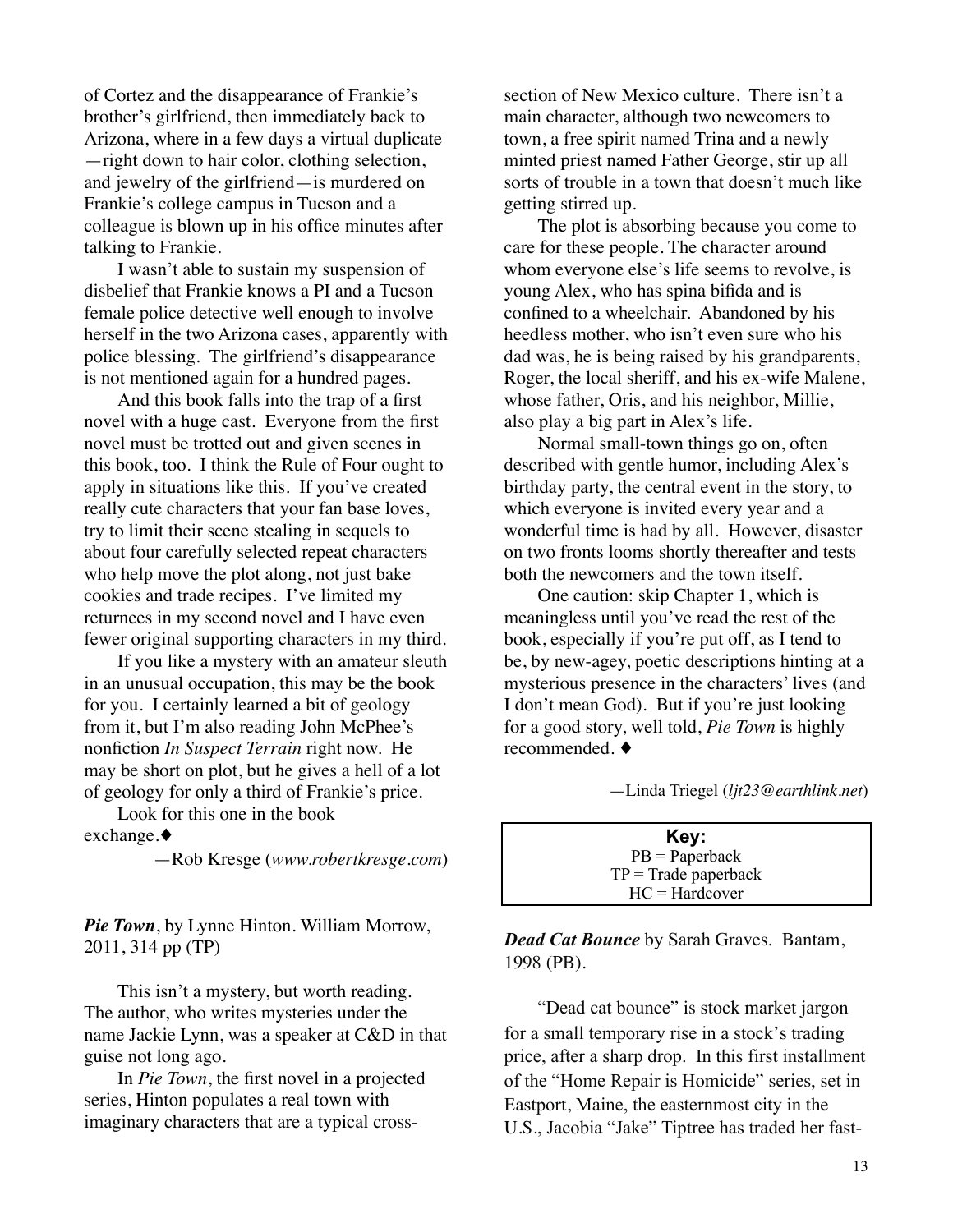track life as an investment analyst for fat cats (including high-level mobsters) and escaped her marriage with an egotistic brain surgeon, for a more peaceful life in Maine with her son Sam in a 200-year-old home she impulsively purchased and which requires endless repair.

Jake has a new and rewarding relationship with Wade, a boat pilot, and a new best friend. Ellie, a calm and steady "down-easter." When a shady millionaire with local roots is murdered, and her best friend Ellie confesses to the murder but asks Jake to investigate, of course she must.

What she doesn't expect are the threats followed by serious attempts on her life and Sam's, including arson. Complicating matters further is the unexpected appearance of her exhusband with his latest young girlfriend, in another attempt to dictate their son's life. Jake prevails due to her loyalty and integrity. Look forward to many more in this series. ♦

—Susan Zates (*[smzates@yahoo.com](mailto:smzates@yahoo.com)*)

*Murder at St. Mark's Place* by Victoria Thompson. Berkeley, 2000 (PB).

This is the second installment of the "Gaslight Mystery" series. Sarah Brandt lives alone and works as a midwife in turn-ofthe-19th-century New York City. She was born into a privileged family, but her love and marriage to Dr. Thomas Brandt caused a family rift. Now widowed, she chooses to continue to control her own life.

She is called to pregnant Agnes's home, not for childbirth but due to the murder of Agnes's younger sister Gerda in the heart of Little Germany, St. Mark's Place. Sarah investigates the circumstances of Gerda's death, because the grieving sister cannot afford to pay bribes to get the police to investigate.

Gerda's murder is similar to several other recent murders of young women. Sarah tries to find common factors linking the deaths, to identify a serial killer. In the course of her

investigation she goes to places the young women frequented—dancing halls and Coney Island.

Sarah seeks out Sergeant Frank Malloy for help. With her medical training, she can recognize his son Brian's true condition and recommend treatment. Sarah and Frank work together to find evidence to solve the murders.

Sarah encounters a childhood acquaintance, a privileged young man, while pursuing her investigation. To enlist his help, she first needs to reconcile with her family.

The story is satisfying on many levels. The historical background (the hardships that drive the victims to associate with their killers) rings true. The clues logically lead to the solution, with a slight and believable plot twist. The relationship between Sarah and Frank gets stronger, as they help each other. Sarah's reconciliation with her parents seems awkward to a modern reader, but possible given society's roles and expectations of the time. Sarah's nosy neighbor plays a great role in this book. I look forward to reading more of the series. ♦

—Susan Zates (*[smzates@yahoo.com](mailto:smzates@yahoo.com)*)

*The Water's Lovely* by Ruth Rendell. Crown, 2007 (HC).

I'm a fan of Ruth Rendell's Wexford series, and have read most (if not all) of her other books. Rendell has won just about every award for her superb mysteries, so I was certain this stand-alone (non-series) mystery, set in modernday London, would be equally fantastic, but it's a big disappointment.

 It starts out on a strange note, and remains a bit off-kilter. It's a story of relationships: two sisters live in a duplex with their mother and aunt, years after a traumatic childhood event. I could not relate to the self-centered and melodramatic protagonist Ismay, and her cheating and controlling boyfriend, Andrew, is a flat stereotype.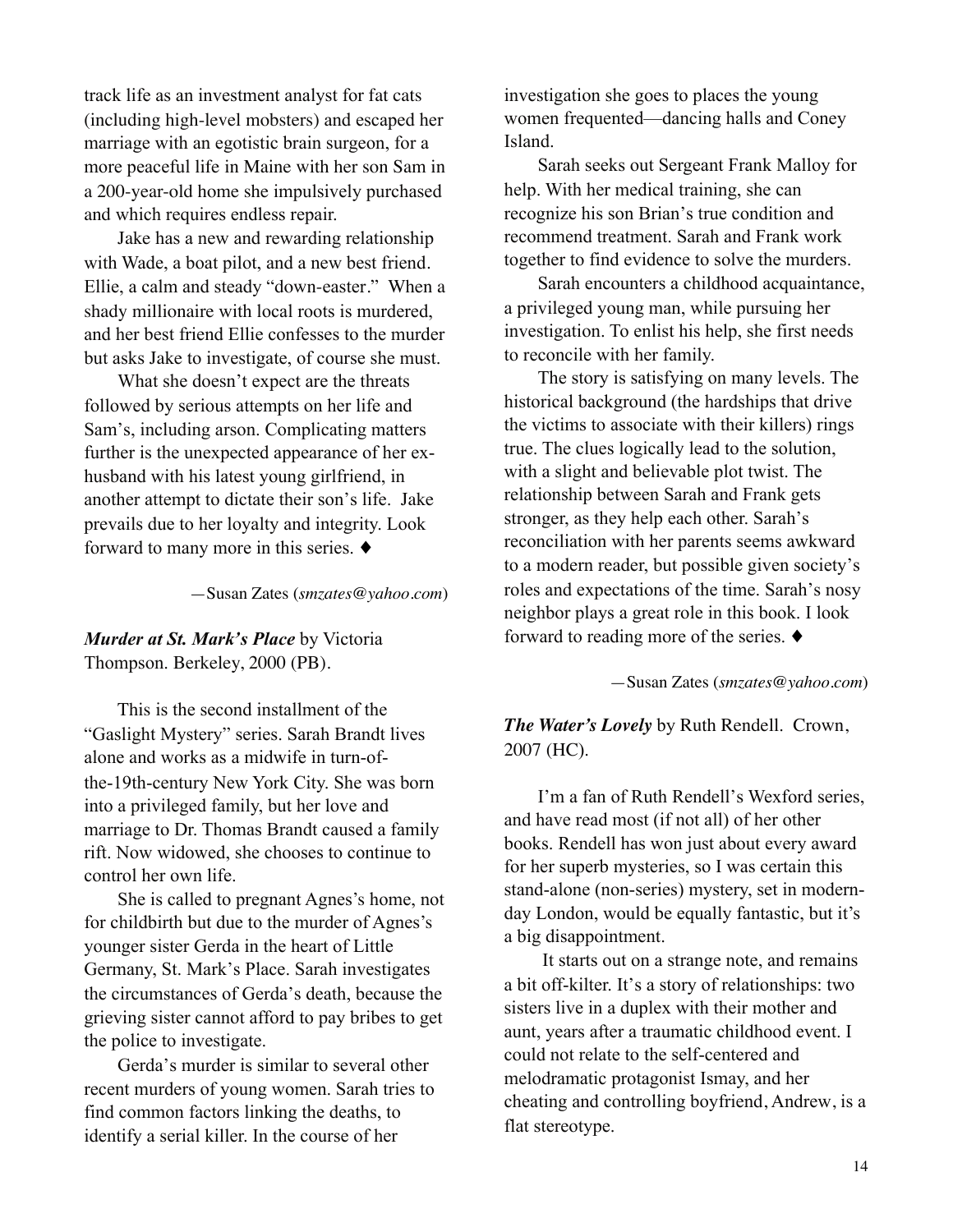I detested the meddling and amoral Marion, hated even more that she succeeded. The big secret (between sisters) was obvious from early in the book. Certainly not a typical mystery, since there was no investigation to solve a crime. I will continue to read Rendell's books, since most are excellent, but I would not recommend this one. ♦

—Susan Zates (*[smzates@yahoo.com](mailto:smzates@yahoo.com)*)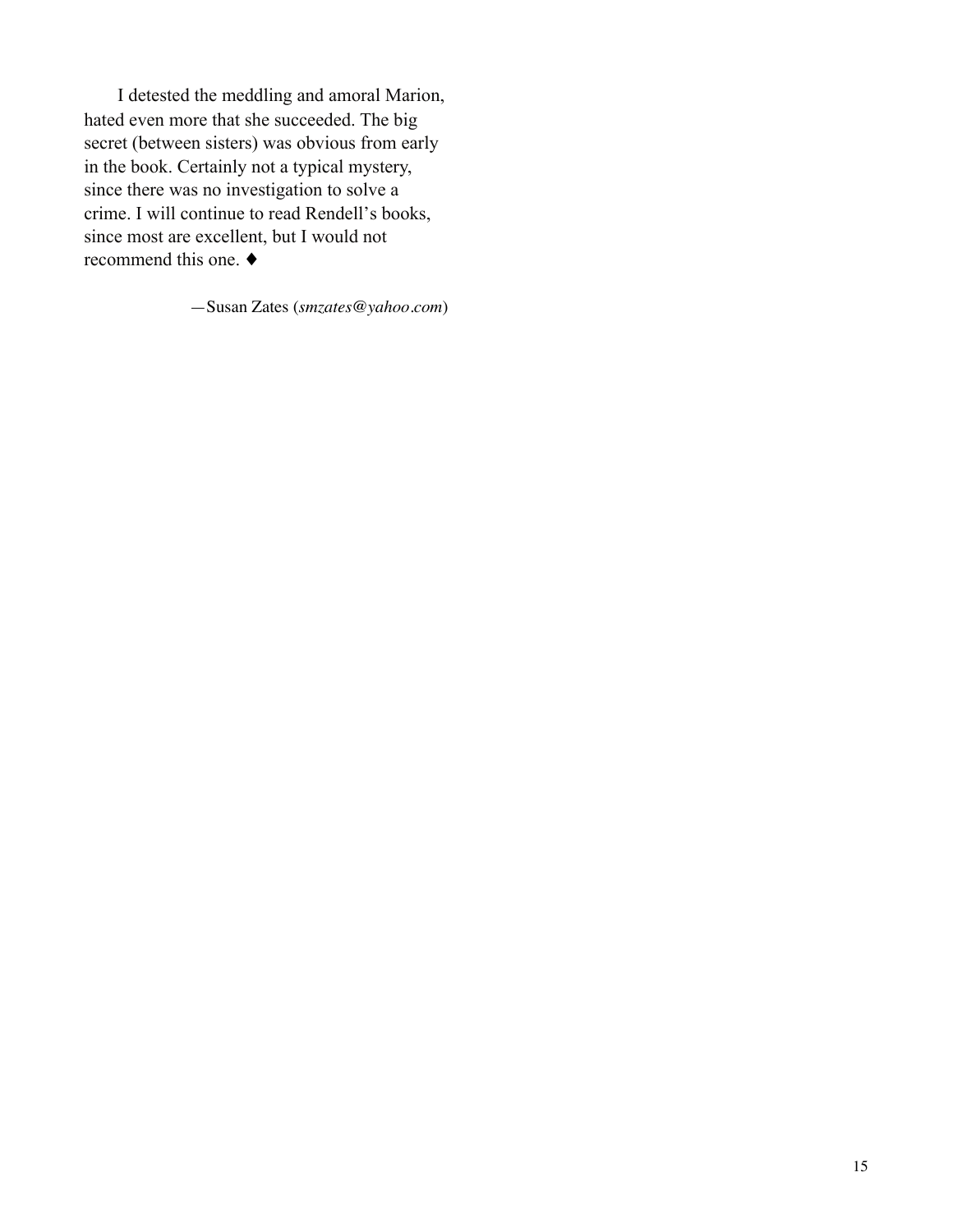## 2011 MEETING DATES \_\_\_\_\_\_\_\_\_\_\_\_\_\_\_\_\_\_\_\_\_\_\_\_\_\_\_\_\_\_\_\_\_\_\_\_\_\_\_\_\_

Tuesday, July 26, 7:00 p.m. Tuesday, August 23, 7:00 p.m. Tuesday, September 27, 7:00 p.m. Tuesday, October 25, 7:00 p.m.

*Chapter bookmarks list meetings through year's end.*

#### **Meetings are free to the public.**

 Unless otherwise noted, meetings are held every fourth Tuesday of the month, at 7:00 p.m., at the James Joseph Dwyer Memorial Police Substation, 12700 Montgomery Blvd. NE, one block east of Tramway. (If the substation lot is full, there is more parking available just below the substation, accessed via a driveway below the substation on the right.)

Check our Web site, *www.croak-and-dagger.com*, for schedule changes and upcoming programs.

#### **Summary of Findings**

The *Nooseletter* is the internal organ of the Croak & Dagger chapter, Albuquerque, of Sisters in Crime (SinC). Opinions expressed herein are those of the authors and editors. ♦

### **†Nooseletter Submissions†**

*Croak & Dagger* friends are encouraged to contribute articles, reviews, and essays on aspects of mystery writing *and* reading for publication consideration. Information on relevant conferences or events is also welcome. Especially let us know if you have published a new book or story, or have an upcoming local author event. (Unbridled enthusiasm for your own mystery book is encouraged here.)

**Length:** Articles should average 500 words, but short items are also welcome.

**Deadlines:** Publication is every other month, starting in January. Submission deadlines are the 15th of the month prior to publication: Feb 15, April 15, June 15, Aug 15, Oct 15, and Dec 15.

**The Living and the Dead:** As a general policy, articles and information should focus on living authors rather than dead ones, but that's not set in

concrete shoes. Articles about specific historical development of the crime-mystery writing genre, for example, would be welcome.

**Submissions:** Please submit via e-mail to *newsette@earthlink.net*, with "Nooseletter" in the subject line.

The *Nooseletter* is distributed to all members electronically. ♦ —*Linda Triegel*

COPYRIGHT © OF MATERIAL PUBLISHED HEREIN REMAINS THE PROPERTY OF INDIVIDUAL CONTRI-BUTORS. NO PART OF THIS PUBLICATION MAY BE REPRINTED WITHOUT PERMISSION FROM THE AUTHOR(S).